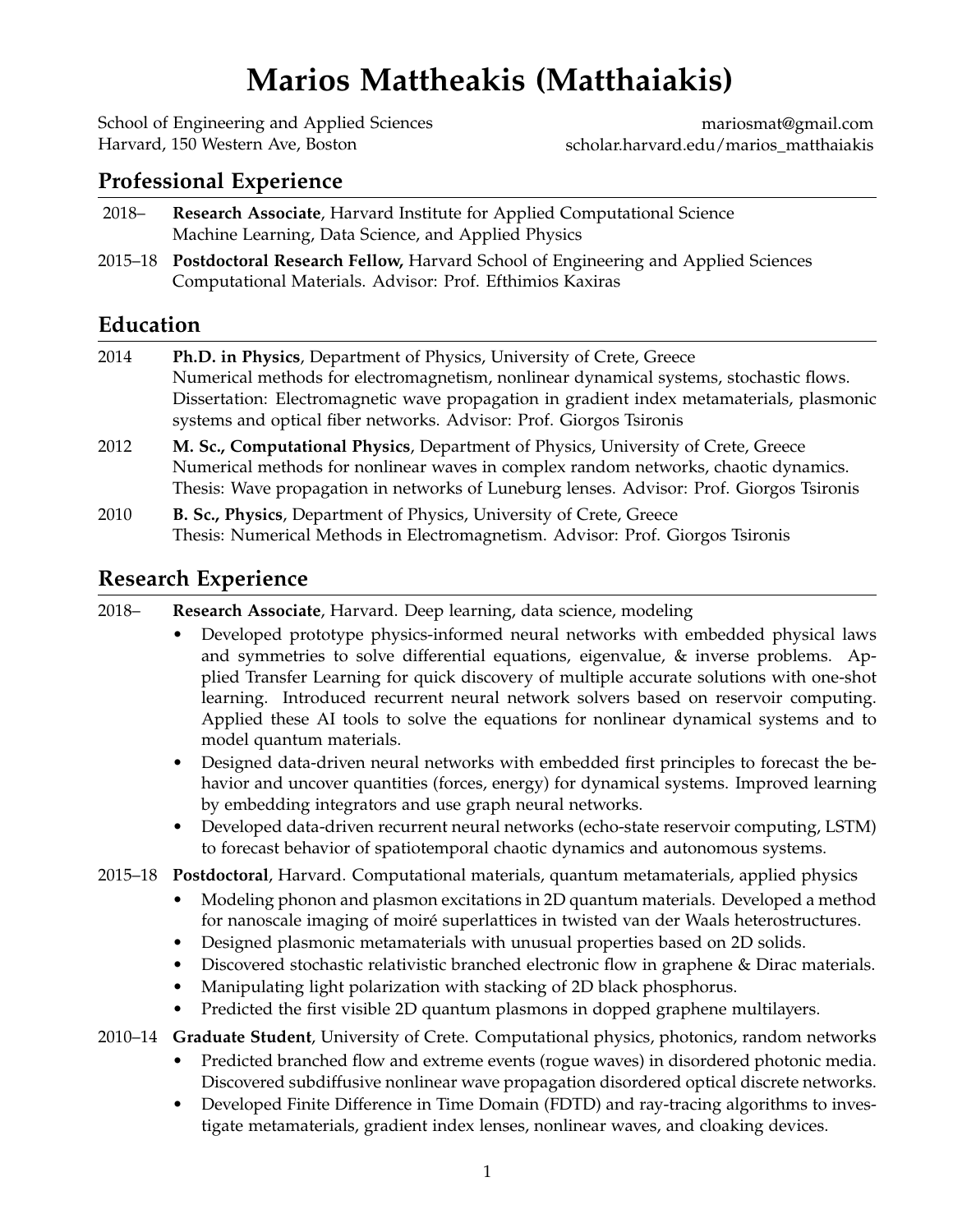- Designed electromagnetic micorscale waveguides with arrangements of metamaterial lenses.
- Studied with COMSOL non-Hermitian parity-time (PT) symmetric plasmonic systems.
- Subdiffusive wave propagation in nonlinear and disordered optical discrete networks
- Participated in "MARIE-CURIE Excellence Grant entitled: **ELECTRONCOMPLEXITY**"

# **Teaching Experience**

```
2018–21 Instructor, Institute of Applied Computational Science, Harvard University
Courses: Introduction to Data Science I (CS-109a) & II (CS-109b)
```
- Instructed students in machine learning, data science, and deep learning.
- Leading advanced sections, computational Labs. Prepared curriculum, lectures, exercises.
- Supervising students on master thesis, managing research projects on machine learning.
- 2011–14 **Teaching Assistant, Department of Physics, University of Crete** Courses: Introduction to Programming, Labs in Mathematica, and Electromagnetism
	- Leading computational Labs in FORTRAN and MATHEMATICA.
	- Grading homework and exams. Held weekly office hours.

# **Technical Skills**

**Programming languages:** Python, MATLAB, Mathematica, Fortran, C, Java, UNIX **Computational packages:** PyTorch, TensorFlow, Keras, COMSOL **Languages:** Fluent in English and Greek

# **Invited Presentations**

| Jan 2022 Workshop on Computational Scientific Research, Chile                                          |
|--------------------------------------------------------------------------------------------------------|
| Title: One-shot Transfer Learning of Physics-Informed Neural Networks                                  |
| Dec 2021 Crunch Seminar of Applied Mathematics at Brown University, RI, USA                            |
| Title: One-shot Transfer Learning of Physics-Informed Neural Networks                                  |
| Dec 2021 Food For Thought Hour, Seminar of Applied Mathematics at Harvard University, MA, USA          |
| Title: Transfer Learning of Physics-Informed Neural Networks                                           |
| Jul 2021 Workshop on Machine Learning in astronomy: From classical to physics-informed, Chile          |
| Title: Physics-Informed Hamiltonian Neural Networks                                                    |
| Apr 2021 DAiTA Labs, Universidad Mayor, Chile                                                          |
| Title: Artificial neural networks for solving differential equations                                   |
| Mar 2021 Colloquium of Math at Florida State University, Florida, USA                                  |
| Title: Artificial neural networks for solving differential equations                                   |
| Jan 2021 ComputeFest 2021 at Harvard, MA, USA                                                          |
| Title: Transfer Learning: How to use existing models for transfer learning, identify similarity in the |
| embedding space, and distilling knowledge from pre-trained neural networks                             |
| Jan 2020 ComputeFest 2020 at Harvard, MA, USA                                                          |
| Title: How to use existing models for transfer learning                                                |
| Nov 2019 Colloquium of Physics at Rensselaer Polytechnic Institute, New York, USA                      |
| Title: Two-dimensional materials, metamaterials & Machine Learning                                     |
| Oct 2019 Global Innovation Forum, Transforming Intelligence, Yerevan, Armenia                          |
| Title: Machine Learning for Dynamical Systems                                                          |
| Sep 2019 ACM International Conf. on Nanoscale Computing and Communication, Dublin, Ireland             |
| Title: Graphene epsilon-near-zero plasmonic crystals                                                   |
| Mar 2016 Seminar of Crete Center for Quantum Complexity & Nanotechnology, Crete, Greece                |
| Title: Plasmonic periodic structures composed by 2D materials                                          |
| Sep 2015 Colloquium of Physics, Wesleyan University, Connecticut, USA                                  |
| Title: Surface plasmons in active systems and 2D materials                                             |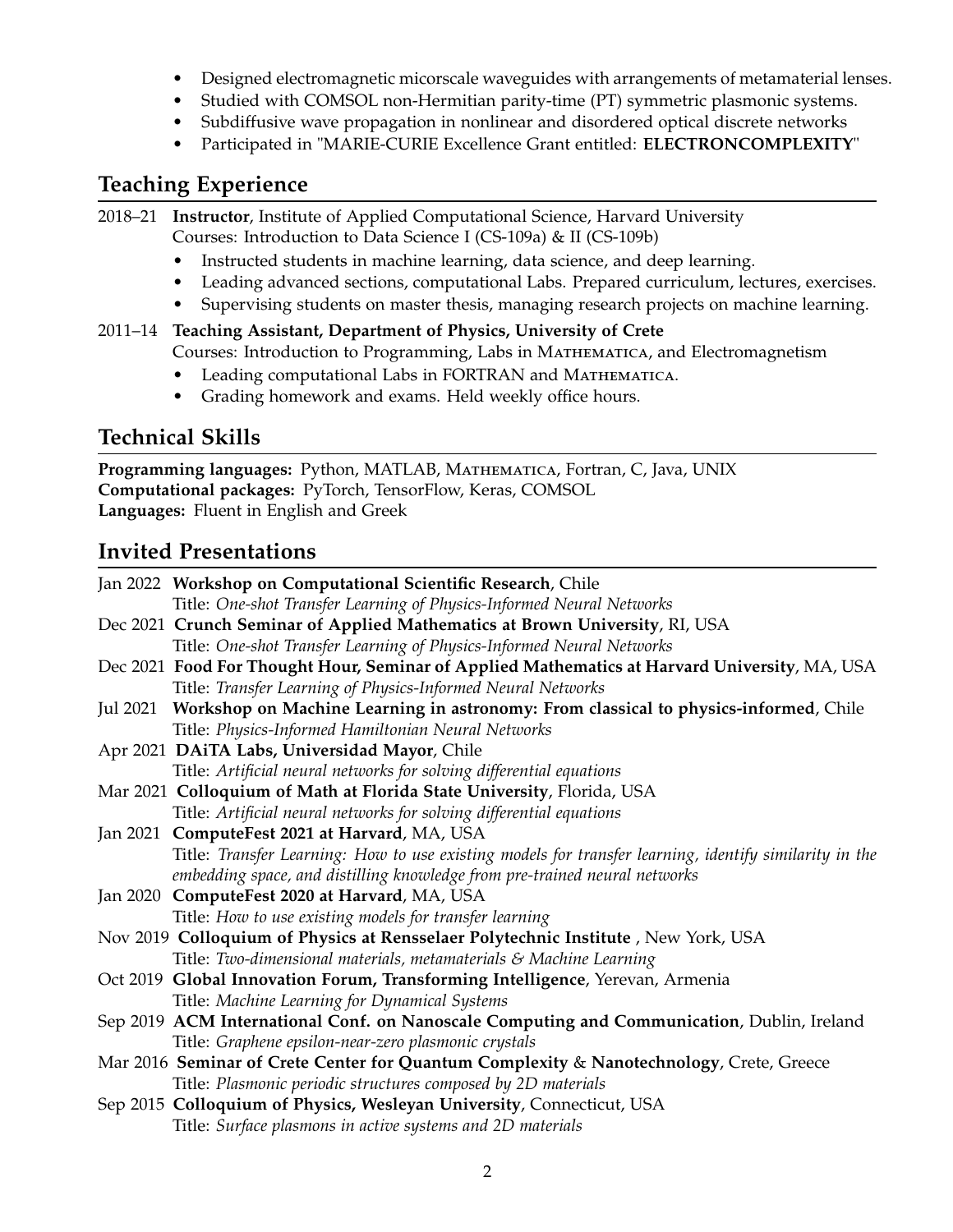# **Conference, Workshops, and Summer School participation**

| Dec 2020 NeurIPS Workshop on Machine Learning and Physical Sciences, Online                          |  |  |
|------------------------------------------------------------------------------------------------------|--|--|
| Titles: (I) Unsupervised Neural Networks for Quantum Eigenvalue Problems;                            |  |  |
| (II) Semi-supervised Neural Networks Solve an Inverse Problem for Modeling Covid-19 Spread           |  |  |
| Mar 2019 APS March Meeting, Boston, Massachusetts, USA                                               |  |  |
| Title: Physical Symmetries Embedded in Neural Networks                                               |  |  |
| Mar 2018 APS March Meeting, Los Angeles, California, USA                                             |  |  |
| Title: Electronic Branched Flow in Graphene: Theory and Machine Learning Prediction                  |  |  |
| Mar 2018 Workshop on Theory and Computation for Transport Properties in 2D Material, Minneapo-       |  |  |
| lis, Minnesota, USA                                                                                  |  |  |
| May 2017 Mathematical Modeling of 2D Materials, Minneapolis, Minnesota, USA                          |  |  |
| Title: Epsilon-Near-Zero from plasmonic Dirac point: Theory and realization using 2D materials       |  |  |
| Mar 2017 APS March Meeting, New Orleans, Louisiana, USA                                              |  |  |
| Title: Epsilon-Near-Zero from plasmonic Dirac point: Theory and realization using 2D materials       |  |  |
| Feb 2017 Boston Photonics Centennial Conference, Cambridge, Massachusetts, USA                       |  |  |
| Title: Epsilon-Near-Zero from plasmonic Dirac point: Theory and realization using 2D materials       |  |  |
| Jul 2016 Nanosciences & Nanotechnologies (NN16), Thessaloniki, Greece                                |  |  |
| Title: Epsilon-Near-Zero and Plasmonic Dirac Point by using 2D materials                             |  |  |
| Sep 2014 COMSOL conference, Cambridge, United Kingdom                                                |  |  |
| Title: Enhanced surface plasmon polariton propagation induced by active dielectrics                  |  |  |
| International Workshop on Statistical Mechanics and Dynamical Systems, Athens, Greece<br>Jul 2014    |  |  |
| Title: Linear and nonlinear photonic rogue waves in complex transparent media                        |  |  |
| Complex Systems, Athens, Greece<br>Jul 2014                                                          |  |  |
| Title: Linear and nonlinear photonic rogue waves in complex transparent media                        |  |  |
| Jul 2014 International Conference on Statistical Physics, held by SigmaPhi Committee, Rhodes, Greece |  |  |
| Title: Linear and nonlinear photonic rogue waves in complex transparent media                        |  |  |
| Mar 2014 Dynamics Symposium, organized by the Max Planck Institute for Dynamics and Self Orga-       |  |  |
| nization (Goettingen) on Mandarfen in Austria                                                        |  |  |
| Dec 2013 Light in Disordered Photonic Media, held by the Physikzentrum Bad Honnef, Germany.          |  |  |
| Title: Observation of photonic rogue waves in strongly scattering random media                       |  |  |
| Jul 2013 Third European Ph.D. School on Mathematical Modeling of Complex Systems, organized          |  |  |
| by the Department of Physics, University of Crete, Greece                                            |  |  |
| Title: Linear optical rogue waves in disordered photonic networks                                    |  |  |
| Aug 2012 International Workshop on Statistical Mechanics and Dynamical Systems, by ITAP, Turkey      |  |  |
| Title: Luneburg lens waveguide networks                                                              |  |  |
| Sep 2011 Nanoantennas and Hybrid Quantum Systems, held by the Physikzentrum Bad Honnef,              |  |  |
| Germany                                                                                              |  |  |
| Aug 2011 Charged Particle Optics: Theory and Simulations (CPOT), organized by the Department of      |  |  |
| Physics, University of Crete, Greece                                                                 |  |  |
| First European Ph.D. School on Mathematical Modeling of Complex Systems, organized by<br>Jul 2011    |  |  |
| the Department of Mathematics, University of Patras, Greece                                          |  |  |
|                                                                                                      |  |  |
| Professional Activities, Leadership, Service, and Career development                                 |  |  |
|                                                                                                      |  |  |

#### **Fellowships and Awards**

- 2021 Selected as the SEAS single nominee for the Harvard University-wide competition for the Aramont Fund Postdoctoral Fellowship
- 2021 Awarded as an *IOP Trusted Reviewer*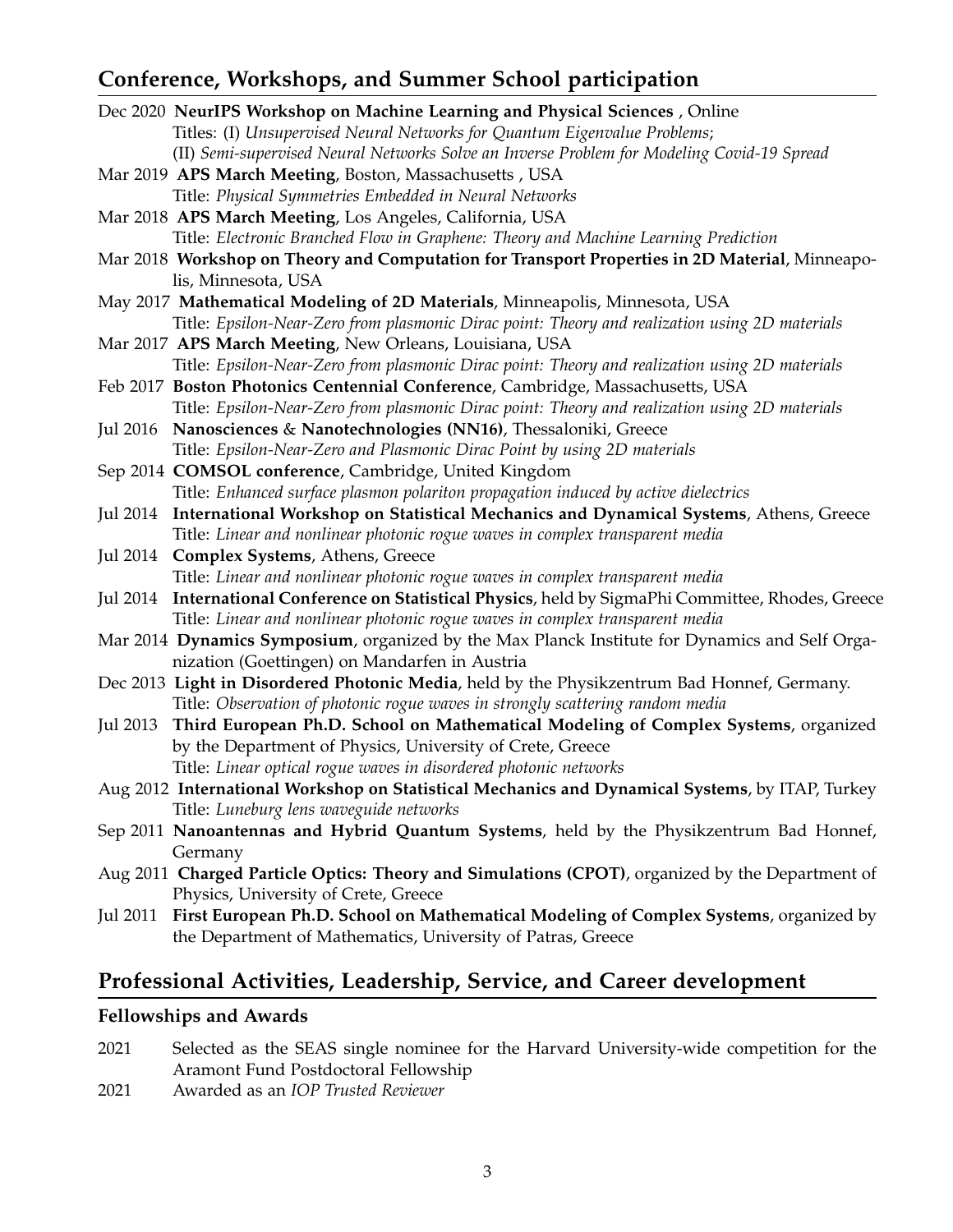## **Reviewer for International Journals and Conferences**

- 
- Physical Review Letters Physical Review Applied Physical Review A
- Physical Review Research Physical Review B European Phys. Journal B
- 
- J. of Computational Physics Wave Motion Optical Materials
- Chaos Solitons & Fractals Applied Physics Letters J. of Applied Physics
- Optical Materials Express JOSA B Applied Optics
- 
- 
- 
- 
- 
- 
- 
- 
- 
- 
- 
- 
- 
- Nature Communications AAAS Science Advances Royal Society Proceedings A
	-
	-
- Nano Letters Applied Nano Materials Selected Topics in Quantum Electronics
	-
	-
	-
- Optics Express Continuum Continuum Engineering Research Express
- Nanotechnology Physica Scripta J. of Applied Math and Physics
- NeurIPS 2021 AISTATS 2022 ACM NanoCom 2019-2021 conference

## **Memberships**

• American Physical Society (APS) • Association for Computing Machinery (ACM)

## **Committees/Organizational Services**

- 2019–21 Technical Program Committee for ACM International Conference on Nanoscale Computing and Communication
- 2020–21 Master's Thesis committee for CSE Master's program at Harvard
- 2020–21 Co-organizer of Transfer Learning workshops for ComputeFest at Harvard
- 2020–21 Assisting prospective graduate students from underrepresented and/or historically minoritized communities in STEM. Harvard Graduate School Application Assistance Initiative
- 2020–22 Judging committee for the National Collegiate Research Conference
- 2021–22 Judging committee for the science competition ENVISION held by Women in STEM
- 2021 Mentoring female or nonbinary high-school students, Talaria Research Program held by ATHENA
- 2021 Co-organizer of the Data Science Pedagogy Workshop held by Harvard

#### **Students Advisor & Mentor**

- 2021– **Raphael Pellegrin**, Master student at Harvard University
- 2021– **Madison Shirazi** undergraduate student at Harvard University
- 2021– **Aidan Carey**, undergraduate student at Harvard University
- 2021– **Edward Koh**, undergraduate student at Harvard University
- 2021– **Emin Berker**, undergraduate student at Harvard University
- 2021 **John Chen**, undergraduate student at Harvard University
- 2020– **Henry Jin**, Master student at Harvard University
- 2020– **Hayden Joy**, Research Assistant at Harvard University and Rensselaer Polytechnic Institute
- 2020–21 **Anwesh Bhattacharya**, Ph.D student at Birla Institute of Technology & Science
- 2020 **Alessadro Paticchio**, Master student at Politecnico di Milano
- 2020 **Tommaso Scarlatti**, student at Politecnico di Milano
- 2019–21 **Jing Tang**, Undergraduate student at Nanjing University

# **References**

- 1. **Prof. Efthimios Kaxiras**, Department of Physics and John A. Paulson School of Engineering and Applied Sciences, Harvard University
- 2. **Prof. Georgios Tsironis**, Department of Physics, University of Crete
- 3. **Dr. Pavlos Protopapas** John A. Paulson School of Engineering and Applied Sciences, Harvard University
- 4. **Prof. Stephen Roberts** Man Group Chair in Machine Learning, University of Oxford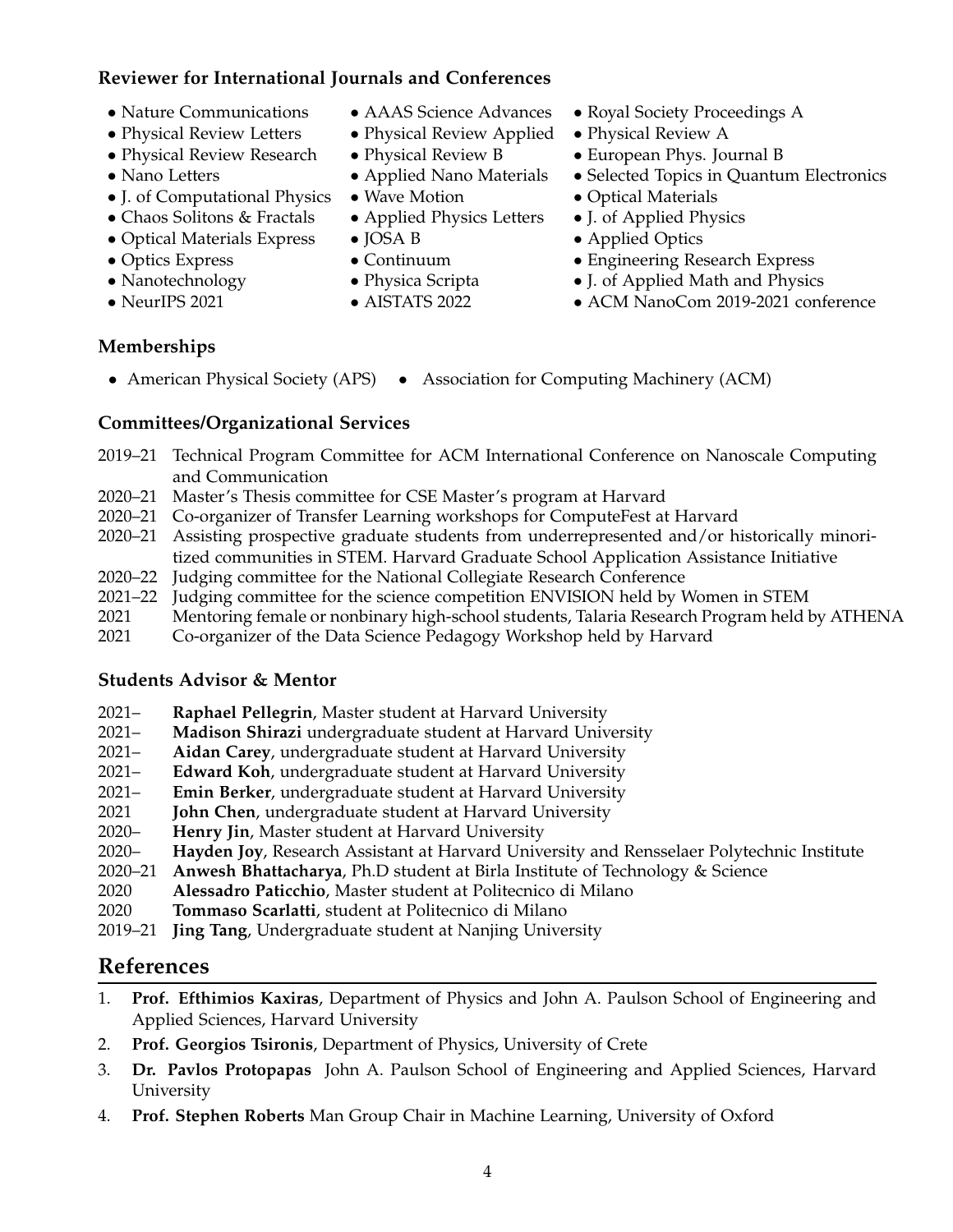## **Publications [[Google Scholar Profile\]](https://scholar.google.com/citations?user=G00smmMAAAAJ&hl=en&authuser=1)**

- 1. H. Jin, **M. Mattheakis**, P. Protopapas: *Physics-Informed Neural Networks for Quantum Eigenvalue Problems.*, JCNN at IEEE World Congress on Computational Intelligence (2022) [\[Link\]](https://arxiv.org/abs/2203.00451)
- 2. A. Bhattacharya, **M. Mattheakis**, P. Protopapas: *Encoding Involutory Invariance in Neural Networks*, JCNN at IEEE World Congress on Computational Intelligence (2022) [\[Link\]](https://arxiv.org/abs/2106.12891)
- 3. M. Angelia, G. Neofotistos, **M. Mattheakis**, E. Kaxiras: *Modeling the effect of the vaccination campaign on the Covid-19 pandemic*, Chaos, Solitons & Fractals **154**, 111621 (2022) [\[Link\]](https://www.sciencedirect.com/science/article/pii/S0960077921009759?via%3Dihub)
- 4. S. Desai, **M. Mattheakis**, S. Roberts: *Variational Integrator Graph Networks for Learning Energy Conserving Dynamical Systems*, Phys. Rev. E **104**, 035310 (2021) [\[Link\]](https://journals.aps.org/pre/abstract/10.1103/PhysRevE.104.035310)
- 5. S. Desai, **M. Mattheakis**, D. Sondak, P. Protopapas, S. Roberts: *Port-Hamiltonian Neural Networks for Learning Explicit Time-Dependent Dynamical Systems*, Phys. Rev. E **104**, 034312 (2021) [\[Link\]](https://journals.aps.org/pre/abstract/10.1103/PhysRevE.104.034312)
- 6. H. Jin, **M. Mattheakis**, P. Protopapas: *Unsupervised Neural Networks for Quantum Eigenvalue Problems*, NeurIPS Workshop on Machine Learning and Physical Sciences (2020) [\[Link\]](https://ml4physicalsciences.github.io/2020/files/NeurIPS_ML4PS_2020_16.pdf)
- 7. A. Paticchio, T. Scarlatti, **M. Mattheakis**, P. Protopapas, M. Brambilla: *Semi-supervised Neural Networks solve an inverse problem for modeling Covid-19 spread*, NeurIPS Workshop on Machine Learning and Physical Sciences (2020) [\[Link\]](https://ml4physicalsciences.github.io/2020/files/NeurIPS_ML4PS_2020_29.pdf)
- 8. **M. Mattheakis**: *Riding Waves in Neuromorphic Computing*, APS Physics **13**, 132 (2020) [\[Link\]](https://physics.aps.org/articles/v13/132)
- 9. Y. Luo, R. Engelke, **M. Mattheakis**, M. Tamagnone, S. Carr, K. Watanabe, T. Taniguchi, E. Kaxiras, P. Kim, and W. L. Wilson.: *In-situ nanoscale imaging of moiré superlattices in twisted van der Waals heterostructures*, Nature Communication **11**, 4209 (2020) [\[Link\]](https://www.nature.com/articles/s41467-020-18109-0#Sec11)
- 10. G. A. Tritsaris, Y. Xie, A. M. Rush, S. Carr, **M. Mattheakis**, E. Kaxiras: *LAN A materials notation for 2D layered assemblies*, J. Chem. Inf. Model., **60**, 3457-3462 (2020) [\[Link\]](https://pubs.acs.org/doi/10.1021/acs.jcim.0c00630)
- 11. G. A. Tritsaris, S. Carr, Z. Zhu, Y. Xie, S. Torrisi, J. Tang, **M. Mattheakis**, D. Larson, E. Kaxiras: *Electronic structure calculations of twisted multi-layer graphene superlattices*, 2D Materials **7**, 035028 (2020) [\[Link\]](https://iopscience.iop.org/article/10.1088/2053-1583/ab8f62)
- 12. F. Chen, D. Sondak, P. Protopapas, **M. Mattheakis**, S. Liu, D. Agarwal, and M. Di Giovanni: *NeuroDiffEq: A Python package for solving differential equations with neural networks*, Journal of Open Source Software, 5(46), 1931 (2020) [\[Link\]](https://joss.theoj.org/papers/10.21105/joss.01931)
- 13. G. Barmparis, G. Neofotistos, **M. Mattheakis**, J. Hitzanidi, G.P. Tsironis, E. Kaxiras: *Robust prediction of complex spatiotemporal states through machine learning with sparse sensing*, Phys. Let. A, **384**, 126300 (2020) [\[Link\]](https://reader.elsevier.com/reader/sd/pii/S0375960120300992?token=4C31D05251762E1251C7541821230D0DAE8284FC816154A7BEFE775E594A15976A04D4BA8B5306E3F83583EE89D18F12)
- 14. G. Neofotistos, **M. Mattheakis**, G. Barmparis, J. Hitzanidi, G.P. Tsironis, E. Kaxiras: *Machine learning with observers predicts complex spatiotemporal behavior*. Front. Phys. - Quantum Computing, **7**, 24 (2019) [\[Link\]](https://www.frontiersin.org/articles/10.3389/fphy.2019.00024/full)
- 15. M. Maier, **M. Mattheakis**, E. Kaxiras, M. Luskin, and D. Margetis: *Homogenization of plasmonic crystals: Seeking the epsilon-near-zero behavior*. Proc. R. Soc. A, **475**, 20190220 (2019) [\[Link\]](https://royalsocietypublishing.org/doi/10.1098/rspa.2019.0220)
- 16. **M. Mattheakis**, M. Maier, W. Xi Boo, and E. Kaxiras: *Graphene epsilon-near-zero plasmonic crystals*. Proceeding ACM Nanoscale Computing and Communication (2019) [\[Link\]](https://dl.acm.org/citation.cfm?doid=3345312.3345496)
- 17. **M. Mattheakis**, G. P. Tsironis, and E. Kaxiras: *Emergence and dynamical properties of stochastic branching in the electronic flows of disordered Dirac solids*. EPL **122**, 27003 (2018) [\[Link\]](http://iopscience.iop.org/article/10.1209/0295-5075/122/27003/meta)
- 18. S. N. Shirodkar, **M. Mattheakis**, P. Cazeaux, P. Narang, M. Soljaˇci´c, E. Kaxiras: *Quantum plasmons with optical-range frequencies in doped few-layer graphene.* Phys. Rev. B **97**, 195435 (2018) [\[Link\]](https://journals.aps.org/prb/abstract/10.1103/PhysRevB.97.195435)
- 19. M. Maier, **M. Mattheakis**, E. Kaxiras, M. Luskin, and D. Margetis: *Universal behavior of dispersive Dirac cone in gradient-index plasmonic metamaterials*. Phys. Rev. B **97**, 035307 (2018) [\[Link\]](https://journals.aps.org/prb/abstract/10.1103/PhysRevB.97.035307)
- 20. N. Hassan, **M. Mattheakis**, and M. Ding: *Sensorless Node Architecture for Events Detection in Self-Powered Nanosensor Networks*. Nano Communication Networks **19**, 1-9 (2018) [\[Link\]](https://www.sciencedirect.com/science/article/pii/S1878778918300784?via{%}3Dihub)